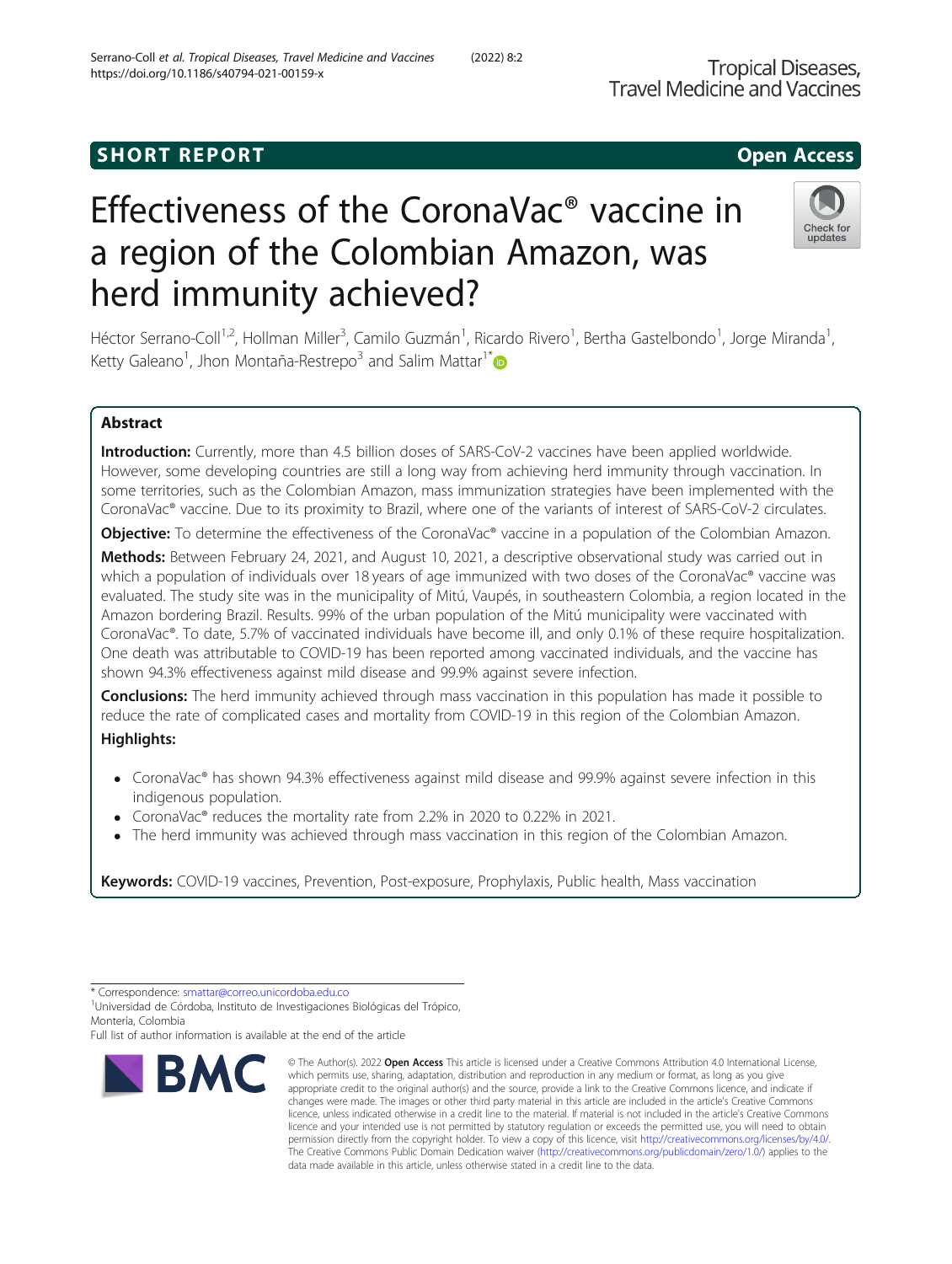# Introduction

Currently, around 168 million cases and more than three million deaths from Coronavirus disease 2019 (COVID-19) have been reported, and more than 4.5 billion doses of vaccines against SARS-CoV-2 have been applied worldwide (August 11, 2021) [\[1](#page-5-0)]. However, only 26.6% of its population has been fully immunized in developing countries such as Colombia, so herd immunity is still far from being achieved (August 11, 2021) [\[2](#page-5-0)]. The proximity to countries such as Brazil, where the appearance of the P.1 variant has endangered the health system of this country [\[3](#page-5-0)], Colombian Amazon was prioritized with the vaccination's program.

Due to storage and transportation facilities, the CoronaVac® vaccine (Sinovac, China) was chosen for mass immunization in tropical regions of Colombia, such as the Amazon. This vaccine platform consists of a chemically inactivated SARS-CoV-2 virus and has proven to be safe, effective, and immunogenic against this new virus, and around 100 million doses of this vaccine have been applied worldwide [\[4](#page-5-0)]. Furthermore, this strategy of vaccination using CoronaVac® was used successfully in a small population in Serrana, Brazil [\[5](#page-5-0)]. Therefore, this vaccination strategy could be relevant to mitigate the spread of SARS-CoV-2 in small and remote communities in Latin America.

On the other hand, as of august 10, 2021, Colombia has received 13,299,364 vaccines against COVID-19; 7,872,675 (40.1%) from Sinovac, 7,872,440 (40.24%) from Pfizer-Biotech, 2,085,073 (10.66%) from AstraZeneca, 1,171,453 (5,99%) from Janssen, and 608.142 (3.11) From Moderna, and it is essential to note that of the total number of vaccines applied in this country to date, 40% corresponds to CoronaVac $\degree$  [[6](#page-5-0)].

This work aimed was to determine the effectiveness of the CoronaVac® vaccine in a population of the Colombian Amazon.

# Methods

A descriptive observational study was carried out in which a population of individuals older than 18 years immunized with two doses of the CoronaVac® vaccine (Sinovac, China) was evaluated. The study period was between February 24, 2021, to August 10, 2021. The work was developed in the municipality of Mitú, Vaupés, Colombia, a region located in the southeast of Colombia (Amazonas) bordering Brazil (Fig. [1](#page-2-0)). Mitú is the capital of Vaupés and has 7856 inhabitants, immunized with two doses with an interval of 20 days with the Corona-Vac® vaccine that uses SARS-CoV-2 chemically inactivated with beta-Propiolactone [\[7](#page-5-0), [8\]](#page-5-0). Sociodemographic and clinical characteristics and vaccination data of patients were obtained from secondary sources as a raw database supplied by the Mitu municipality's health secretary. The primary outcome of this study was to evaluate the effectiveness of CoronaVac® in reducing mortality and severe illness due to SARS-CoV-2 in individuals with a complete vaccination schedule. On the other hand, the description of these outcomes was carried out through an active search for COVID-19 cases by the Mitu health secretary.

The disease's severity was defined by the following criteria [\[9](#page-5-0), [10\]](#page-5-0): A) Mild disease: local symptoms in the upper respiratory tract and may present with nonspecific symptoms such as fever, pain muscle, or general discomfort. B) Moderate disease: clinical or radiological evidence of lower respiratory infection, with compatible lung images and O2 saturation > 93%, and C) Severe disease: respiratory rate greater than 30/min, oxygen saturation < 93%, PAFI (the relationship between arterial oxygen pressure and the inspired fraction of oxygen (PaO2 / FIO2) less than 300, infiltrates greater than 50%.

# Ethical aspects

The research was carried out following the international ethical standards given by the World Health Organization (WHO) and the Pan American Health Organization, supported by the Declaration of Helsinki and the Ministry of Health of Colombia resolution number 008430 of 1993 and endorsed by the Committee of Ethics of the Institute of Biological Research of the Tropic, University of Córdoba.

# Analysis of data

The data were analyzed by the biostatistics group of the Institute of Biological Research of the Tropic-University of Córdoba using the statistical package for the Social Sciences version 27 (SPSS) and the software GraphPad Prisma 8, and univariate analysis was performed. For qualitative variables, it was performed through the calculation of absolute and relative frequencies. The measures of central tendency were calculated as quantitative variables.

# Results

# Characteristics of the evaluated population

60.4% of the population of the municipality of Mitu is predominantly indigenous. Besides, 99.9% (7849 people) completed their vaccination schedule with two doses of CoronaVac®. Of those vaccinated, 45.3% were women and 54.7% men, the median age was 38 years and 84.6% were under 60 years of age, eight (0.1%) women were pregnant and voluntarily vaccinated (Table [1](#page-3-0)).

# Incidence of SARS-CoV-2 infections after vaccination

From March 23 to August 10, 2021, 447 cases have been presented, corresponding to 5.7% of vaccinated individuals (Table [2](#page-3-0)). Regarding the severity of the infection,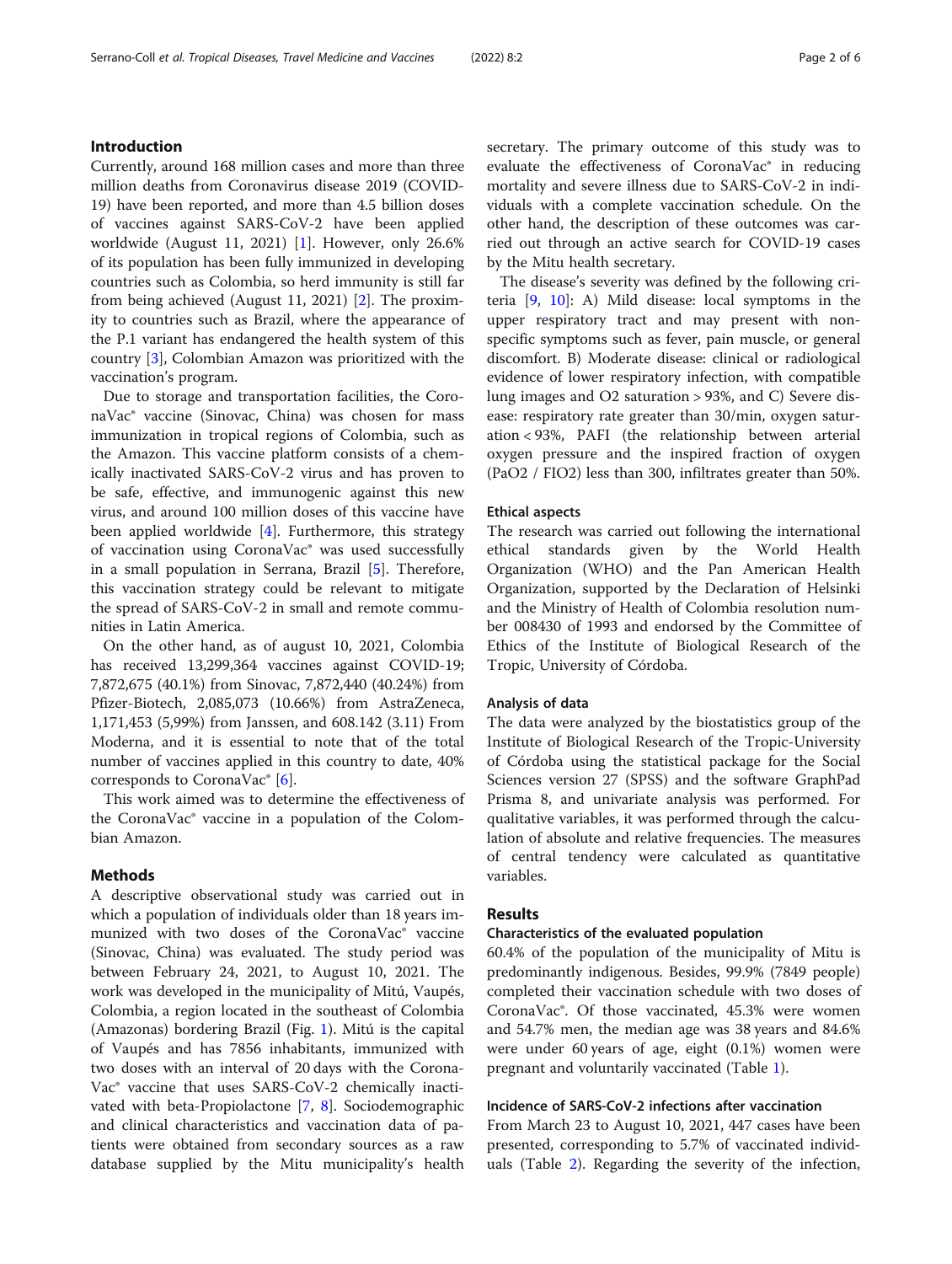the age range, under 60 years there were 406 infections, of these 405 (99.8%) were mild infections and one (0.2%) with moderate severity, and in those over 60 years, there were 41, of these 40 (97.6%) were mild infections and one (2.4%) was severe, and this individual died as a direct consequence of COVID-19 (Table [3\)](#page-3-0).

In May 2021, in Mitu, a new peak of SARS-CoV-2 was observed with 200 cases. This increase is much lower than the August 2020 peak, where 327 were reported. In addition, it can be observed that between April–May 2021, the highest peak of individuals who completed their CoronaVac® vaccination reduced COVID-19 cases by 72% in June (Fig. [2\)](#page-4-0). On the other hand, when comparing the fatality rate, it was 2.2% before vaccination and 0.22% in the immunized population (Table [4](#page-4-0)).

# Vaccination effectiveness in the different forms of the severity of COVID-19

Regarding the vaccine's effectiveness, it was observed that it was 94.3% to prevent mild forms and 99.9% for the case of moderate and severe forms. Besides, the vaccine was 99.9% effective in preventing cases of death attributed to SARS-CoV-2 has been reported among the vaccinated group (Table [4\)](#page-4-0).

Discussion

The vaccine demonstrated a significant of 94.3% efficacy in clinical trials for preventing SARS-CoV-2 infections in different stages of severity. With this efficacy, herd immunity may have been achieved through mass vaccination in this population. This vaccine's effectiveness

<span id="page-2-0"></span>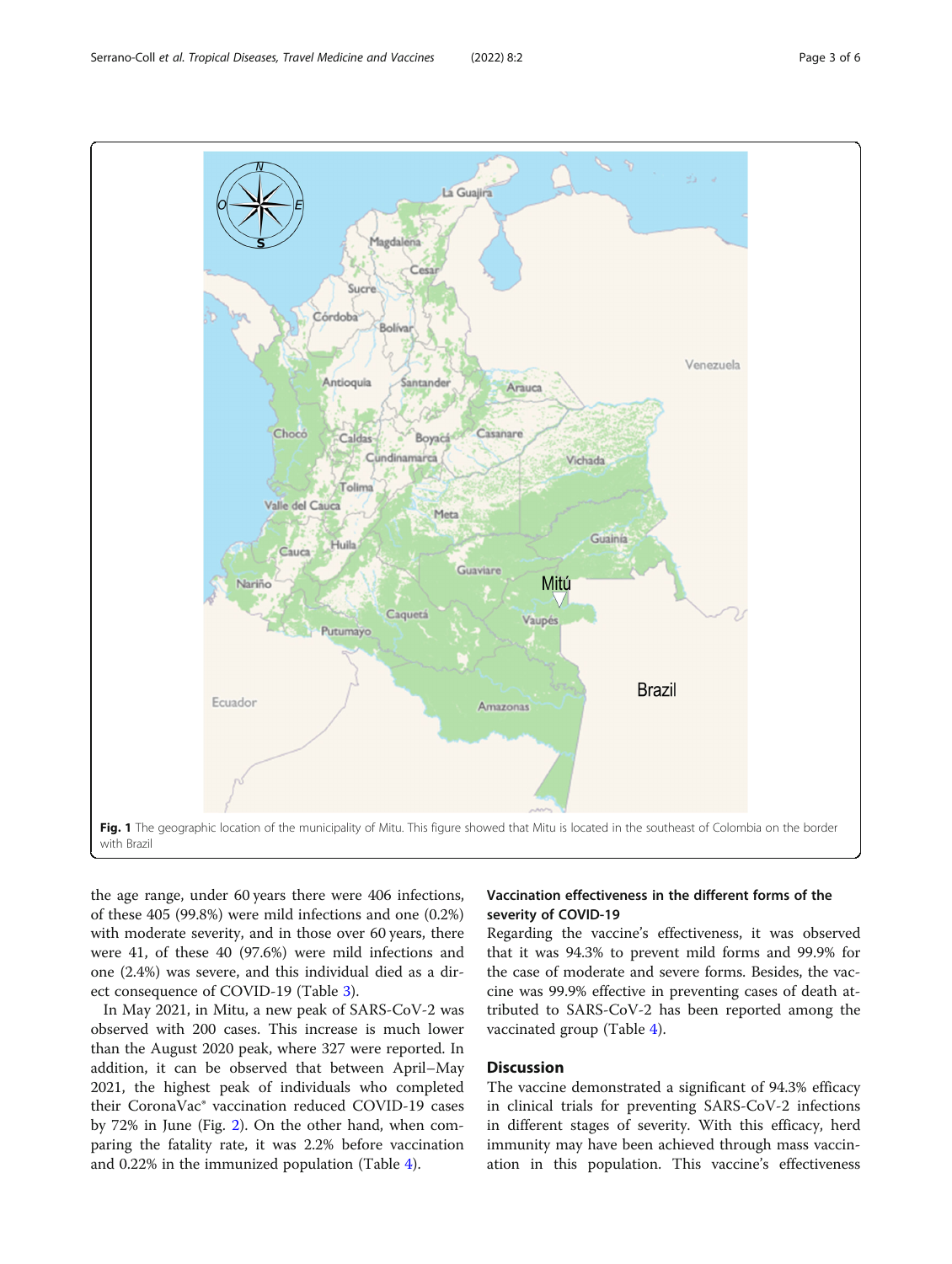study in a predominantly indigenous population is similar in size to the phase III studies conducted in Turkey and Brazil, in which between 7000 and 13,000 participants were evaluated [\[11](#page-5-0)].

SARS-CoV-2 infections among those vaccinated were mild, and their management was ambulatory. In addition, it has been seen that vaccination with the immunogen from the pharmaceutical company Sinovac has prevented the appearance of complicated infections and fatal outcomes [\[12](#page-5-0)]. These findings are consistent with those reported by phase III studies carried out in Brazil, where it was shown that this vaccine reduces the risk of hospitalization and death between 84 to 100% of

**Table 2** Characterization of the SARS-CoV-2 infected individuals post-vaccinated

| Characteristic of the individuals infected (%) |            |  |  |  |
|------------------------------------------------|------------|--|--|--|
| Female                                         | 230 (51.5) |  |  |  |
| Male                                           | 217 (48.5) |  |  |  |
| Test used for SARS-CoV-2 diagnostic            |            |  |  |  |
| Antigen                                        | 268 (60)   |  |  |  |
| RT-gPCR                                        | 179 (40)   |  |  |  |
| Severity of COVID-19                           |            |  |  |  |
| Mild                                           | 445 (99.6) |  |  |  |
| Moderate                                       | 1(0.2)     |  |  |  |
| Severe                                         | 1(0.2)     |  |  |  |
| <b>Type of treatment</b>                       |            |  |  |  |
| Ambulatory care                                | 445 (99.6) |  |  |  |
| Hospitalized                                   | 2(0.4)     |  |  |  |
| Deceased by COVID-19                           | 1(0.2)     |  |  |  |
| Total of people infected with COVID-19         | 447 (5.7)  |  |  |  |

Table 3 Severity of COVID-19 in population vaccinated according to age range  $< 60$  years vs  $> 60$  years

| Severity of COVID-19 according to age range (%) |            |  |  |
|-------------------------------------------------|------------|--|--|
| $< 60$ years                                    | $N = 406$  |  |  |
| Mild                                            | 405 (99.8) |  |  |
| Moderate                                        | 1(0.2)     |  |  |
| Severe                                          | 0          |  |  |
| $> 60$ years                                    | $N = 41$   |  |  |
| Mild                                            | 40 (97.6)  |  |  |
| Moderate                                        | 0          |  |  |
| Severe + deceased                               | 1(2.4)     |  |  |

individuals vaccinated with CoronaVac® [\[12\]](#page-5-0). However, our results in the older than 60 years show differences with what was published in Brazilian older adults by Ranzani et al. [\[13\]](#page-5-0), who found protection of 49.4%. The vaccine's reduction could be explained because 83% of their cases were infected with the P.1 variant of SARS- $CoV-2.$ 

Furthermore, it is essential to analyze the course of infection over time and the impact of vaccination against SARS-CoV-2. In April 2021, the third wave of COVID-19 cases began in Colombia. However, the incidence was much lower than observed in the first peak of the pandemic between April and June 2020. The new cases presented in 2021 in the vaccinated population could be due to the Brazilian variant P.1 of SARS-CoV-2 [\[14](#page-5-0)]. However, the morbidity and mortality of this new variant seem to be controlled with the CoronaVac® vaccine.

Regarding the effectiveness of this vaccine, it was observed that it was 94.3% against mild disease and 99.9% against severe infection in this population. Our findings are similar to Turkey's phase III study for CoronaVac®, in which efficacy of 91% was observed. In contrast to studies in Brazil and Chile, which reported low overall efficacy of 50.38 and 65%, respectively. However, it is essential to highlight that this vaccine reduced 90% of the proportion of hospitalization in an intensive care unit (ICU) and 86%mortality from SARS-CoV-2 [[15](#page-5-0), [16\]](#page-5-0) in the Chilean population. The epidemiological moments of vaccination must also be taken into account. For example, Chile began vaccination with a low viral transmission different from the epidemiological scenario studied in Brazil. When the transmission is lower, there is less chance that vaccination will fail [[17\]](#page-5-0). Our study is similar to perform in the small city of Serrana, Brazil, that vaccinated using CoronaVac®. In Serrana, 95% of the city's adult population was vaccinated, a reduction of 80% in symptomatic cases and hospitalizations dropped by 86% and mortality by 95% [\[5](#page-5-0)].

So far, SARS-CoV-2 is a virus that is efficiently transmitted and quickly infects the unvaccinated population.

<span id="page-3-0"></span>Table 1 Characteristic of the individuals vaccinated with two

Female 3530 (45) Male 4319 (55) Median age in years (range) 38 (18-95)  $Individuals < 60 years$  6644 (84.6)  $Individuals > 60 years$  1205 (15.4)

Indigenous 4745 (60.4) Afro-Colombian 156 (2) Other 2948 (37.6)

 $Yes$   $8(0.1)$ Total of people with two doses 7849 (99.9)

Characteristic of the individuals vaccinated (%)

doses in Mitu municipality

Pregnant women vaccinated

Sex

**Ethnicity**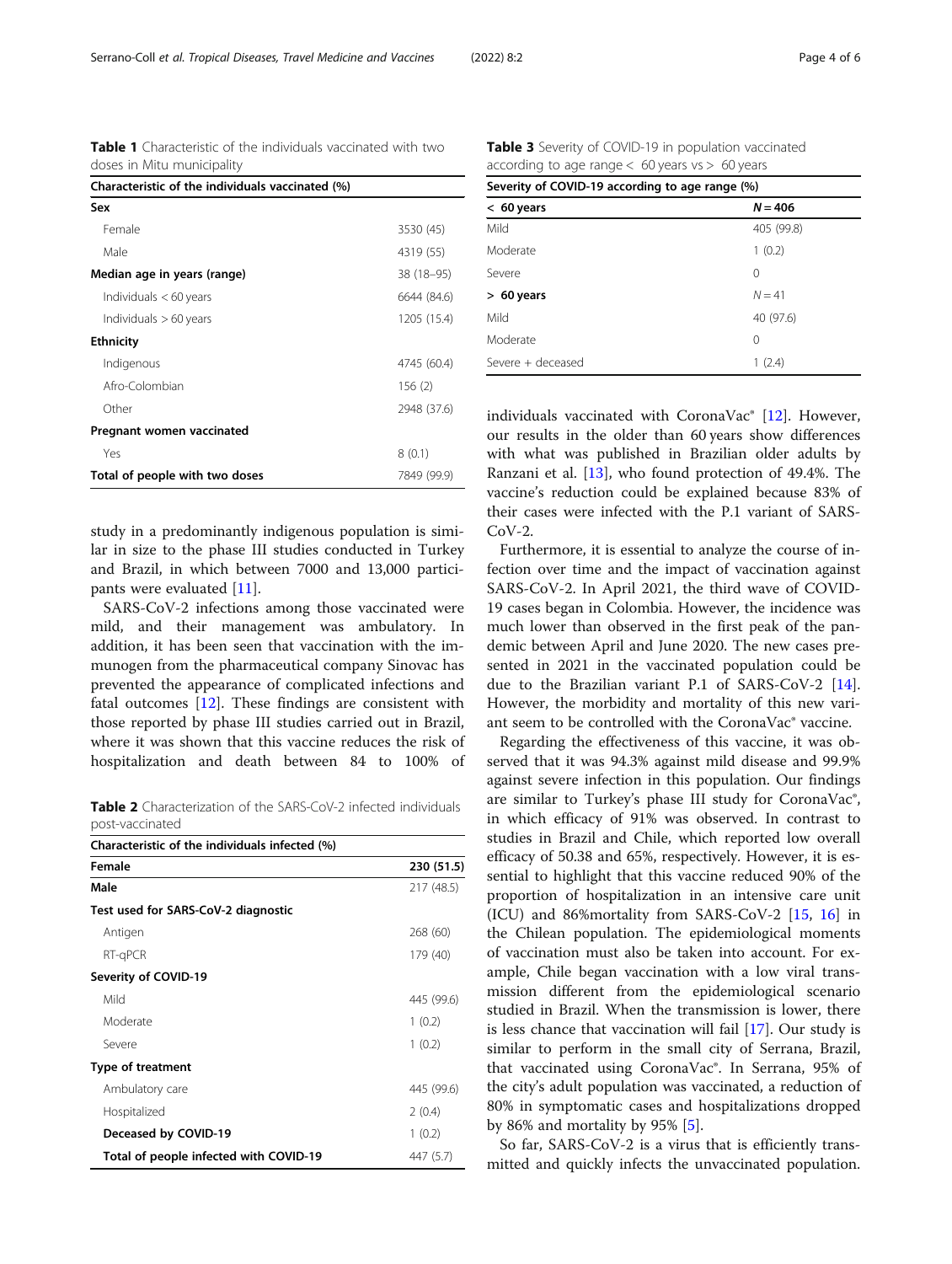<span id="page-4-0"></span>

Due to the lack of genotypic information for the Mitú municipality, we do not know if the P1 variant (Brazil) managed to spread or if the action of the vaccine contained it. On the other hand, one of the limitations of this work could be in a possible under-registration of the mild infections registered in this vaccine population, since it was not possible due to the type of study that was proposed to carry out a strict follow-up by RTqPCR to this population cluster.

The primary outcome of this study was to evaluate the effectiveness of CoronaVac® in reducing mortality and severe illness due to SARS-CoV-2. On the other hand, one of the limitations of this work could be in a possible under-registration of the mild infections registered in this vaccine population, since it was not possible due to the type of study that was proposed to carry out a strict follow-up by RT- qPCR to this population cluster.

Finally, we can infer that to date, herd immunity has been achieved through mass vaccination in this population, which has impacted the reduction of complicated cases and the mortality rate from COVID-19. However, pediatric populations remain unvaccinated, which could

|  | Table 4 Effectiveness of the Coronavac vaccine |  |  |  |
|--|------------------------------------------------|--|--|--|
|--|------------------------------------------------|--|--|--|

| <b>Effectiveness of CoronaVac</b>                               |       |
|-----------------------------------------------------------------|-------|
| <b>Prevent mild forms</b>                                       | 94.3% |
| Prevent moderate forms                                          | 99.9% |
| Prevent severe forms                                            | 99 9% |
| Prevent deaths                                                  | 99 9% |
| Mortality rate pre-vaccination*                                 | 22%   |
| Mortality rate post-vaccination in individuals fully vaccinated | 0.22% |

\*Data obtained from DANE

Colombia. [\(https://www.dane.gov.co/files/investigaciones/poblacion/](https://www.dane.gov.co/files/investigaciones/poblacion/defunciones-covid19/boletin-defunciones-covid-2020-02mar-2021-17ene.pdf)

[defunciones-covid19/boletin-defunciones-covid-2020-02mar-2021-17ene.pdf\)](https://www.dane.gov.co/files/investigaciones/poblacion/defunciones-covid19/boletin-defunciones-covid-2020-02mar-2021-17ene.pdf)

cause few breakthrough infections with an increase in the number of cases at a given epidemiological moment. It is also necessary to know if the CoronaVac® will protect against the new delta strain in Colombia. It will be a real challenge for the vaccine in a couple of months when it is believed that Delta could be predominant in Colombia. Public health must continue long-term surveillance to measure the effect of vaccination in the studied population. It is unknown if the vaccine's immunity will be maintained over time and if a booster of this immunogen is needed in the short or medium term. There is still a long way to walk on this exciting research topic that will be key to controlling and mitigating the pandemic caused by SARS-CoV-2.

#### **Abbreviations**

COVID-19: Coronavirus Disease 2019; WHO: World Health Organization; ICU: Intensive Care Unit

#### Acknowledgments

To Ministerio de Ciencia Tecnología e Innovación, Colombia (MINCIENCIAS), Secretary of Health of Mitu, Vaupes.

#### Authors' contributions

Study design, SM, HM; Data collection, HM, JMR, SG, Methodology, RR, KG, BG. Data analysis, curation and interpretation, HSC, SM; Writing / Drafting, HSC, SM; Critical revision of the article, LHP, CG, JM, BG, RR. All authors have read and agreed to the published version of the manuscript.

### Funding

Any organization did not fund our project.

#### Availability of data and materials

The raw data supporting the conclusions of this article will be made available by the authors, without undue reservation, to any qualified researcher.

#### Declarations

#### Ethical approval and consent to participate

The research was carried out following the international ethical standards given by the WHO and the Pan American Health Organization, supported by